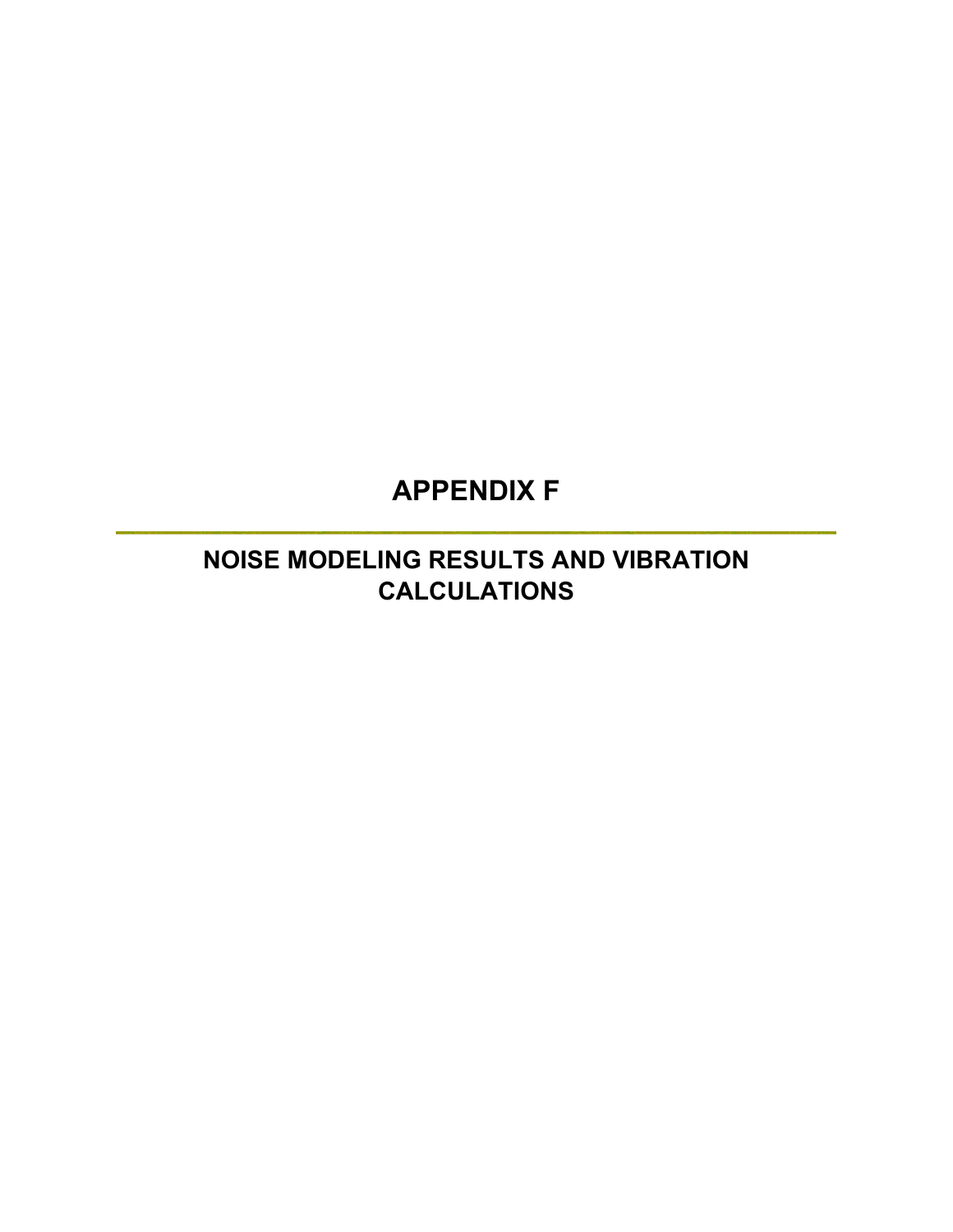| <b>Project Name:</b>              | PG&E R-1385 Replacement     |                                                      |      |
|-----------------------------------|-----------------------------|------------------------------------------------------|------|
| <b>Scenario:</b>                  | Phase 1: HDD operations     |                                                      |      |
| Receptor:                         | 1341 3rd Street (residence) |                                                      |      |
| <b>Select Input Values</b>        |                             |                                                      |      |
| <b>Source Levels (PPV)</b>        |                             | Damage Criteria (Lv)                                 |      |
| Vibratory roller                  | 0.210                       | Human: continous, frequent intermittent sources      |      |
| Large bulldozer                   | 0.089                       | Barely perceptible                                   | 0.01 |
| Caisson drilling                  | 0.089                       | Distinctly perceptible                               | 0.04 |
| Loaded trucks                     | 0.076                       | Strongly perceptible                                 | 0.1  |
| Jackhammer                        | 0.035                       | Severe                                               | 0.4  |
| Small bulldozer                   | 0.003                       |                                                      |      |
| Crack & seat operations           | 2.4                         | Structures: continous, frequent intermittent sources |      |
| Pile driver (impact)              | 0.644                       | Fragile buildings                                    | 0.1  |
|                                   |                             | Historic & some old buildings                        | 0.25 |
| <b>Soil Material Values</b>       |                             | Older residential                                    | 0.3  |
| Weak, soft, loose soil            | 1.4                         | New residential                                      | 0.5  |
| Competent soils                   | 1.3                         | Modern comecial & industrial                         | 0.5  |
| Hard compacted soils              | 1.1                         |                                                      |      |
| Hard competent bedrock            | 1.0                         |                                                      |      |
| <b>Project Data</b>               |                             |                                                      |      |
| <b>Source Level</b>               |                             | 0.076                                                |      |
| Soil material (n):                |                             | 1.3                                                  |      |
| <b>Distance to receptor(feet)</b> |                             | 40                                                   |      |
| <b>Results</b>                    |                             |                                                      |      |
| PPV at receptor                   |                             | 0.04125                                              |      |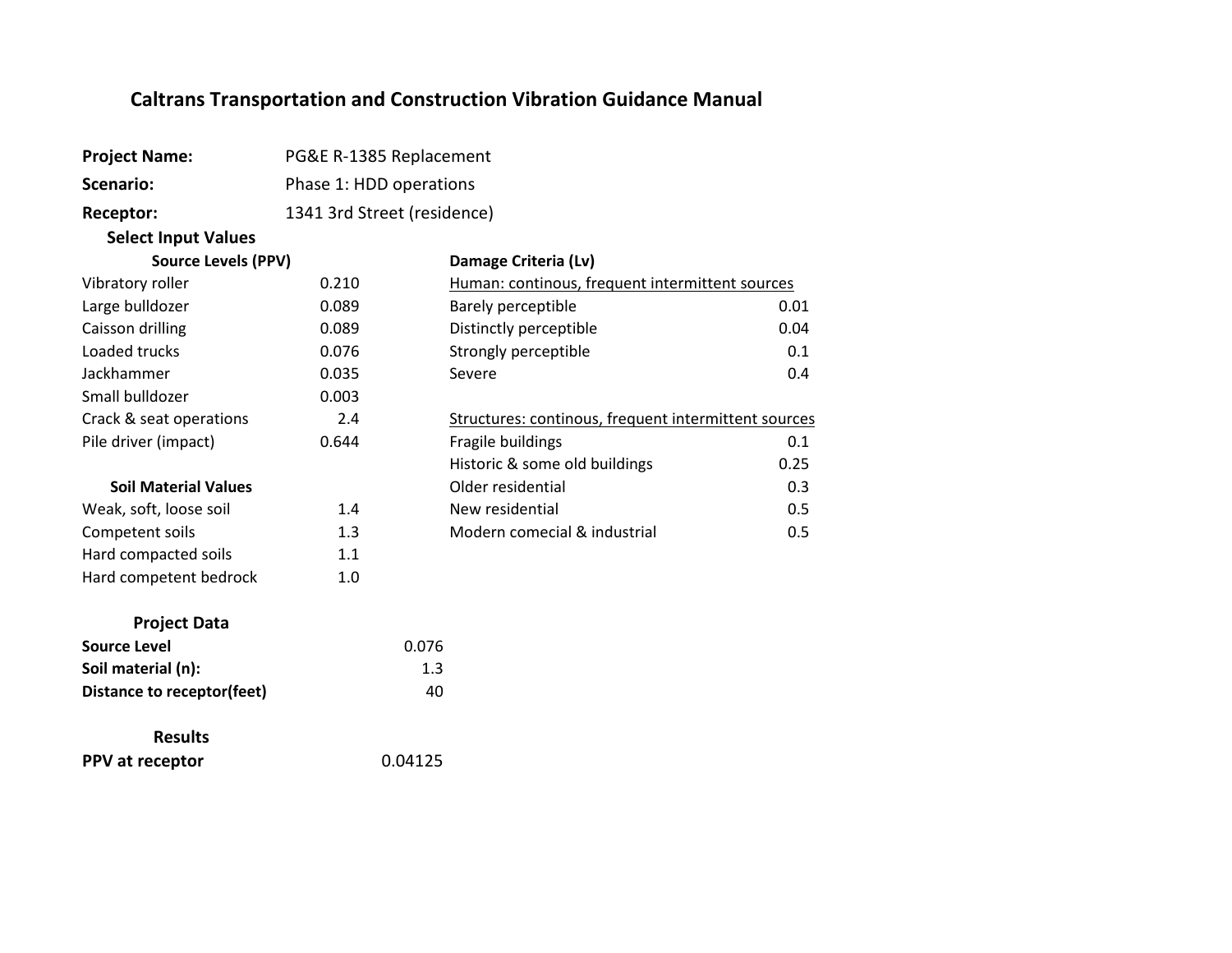| <b>Project Name:</b>              | PG&E R-1385 Replacement |                                                      |      |
|-----------------------------------|-------------------------|------------------------------------------------------|------|
| Scenario:                         |                         | Phase 1: Pipe Staging and welding                    |      |
| Receptor:                         |                         | Nearest structure (steel agricultural building)      |      |
| <b>Select Input Values</b>        |                         |                                                      |      |
| <b>Source Levels (PPV)</b>        |                         | Damage Criteria (Lv)                                 |      |
| Vibratory roller                  | 0.210                   | Human: continous, frequent intermittent sources      |      |
| Large bulldozer                   | 0.089                   | Barely perceptible                                   | 0.01 |
| Caisson drilling                  | 0.089                   | Distinctly perceptible                               | 0.04 |
| Loaded trucks                     | 0.076                   | Strongly perceptible                                 | 0.1  |
| Jackhammer                        | 0.035                   | Severe                                               | 0.4  |
| Small bulldozer                   | 0.003                   |                                                      |      |
| Crack & seat operations           | 2.4                     | Structures: continous, frequent intermittent sources |      |
| Pile driver (impact)              | 0.644                   | Fragile buildings                                    | 0.1  |
|                                   |                         | Historic & some old buildings                        | 0.25 |
| <b>Soil Material Values</b>       |                         | Older residential                                    | 0.3  |
| Weak, soft, loose soil            | 1.4                     | New residential                                      | 0.5  |
| Competent soils                   | 1.3                     | Modern comecial & industrial                         | 0.5  |
| Hard compacted soils              | 1.1                     |                                                      |      |
| Hard competent bedrock            | 1.0                     |                                                      |      |
| <b>Project Data</b>               |                         |                                                      |      |
| <b>Source Level</b>               |                         | 0.089                                                |      |
| Soil material (n):                |                         | 1.3                                                  |      |
| <b>Distance to receptor(feet)</b> |                         | 120                                                  |      |
| <b>Results</b>                    |                         |                                                      |      |
| PPV at receptor                   |                         | 0.01158                                              |      |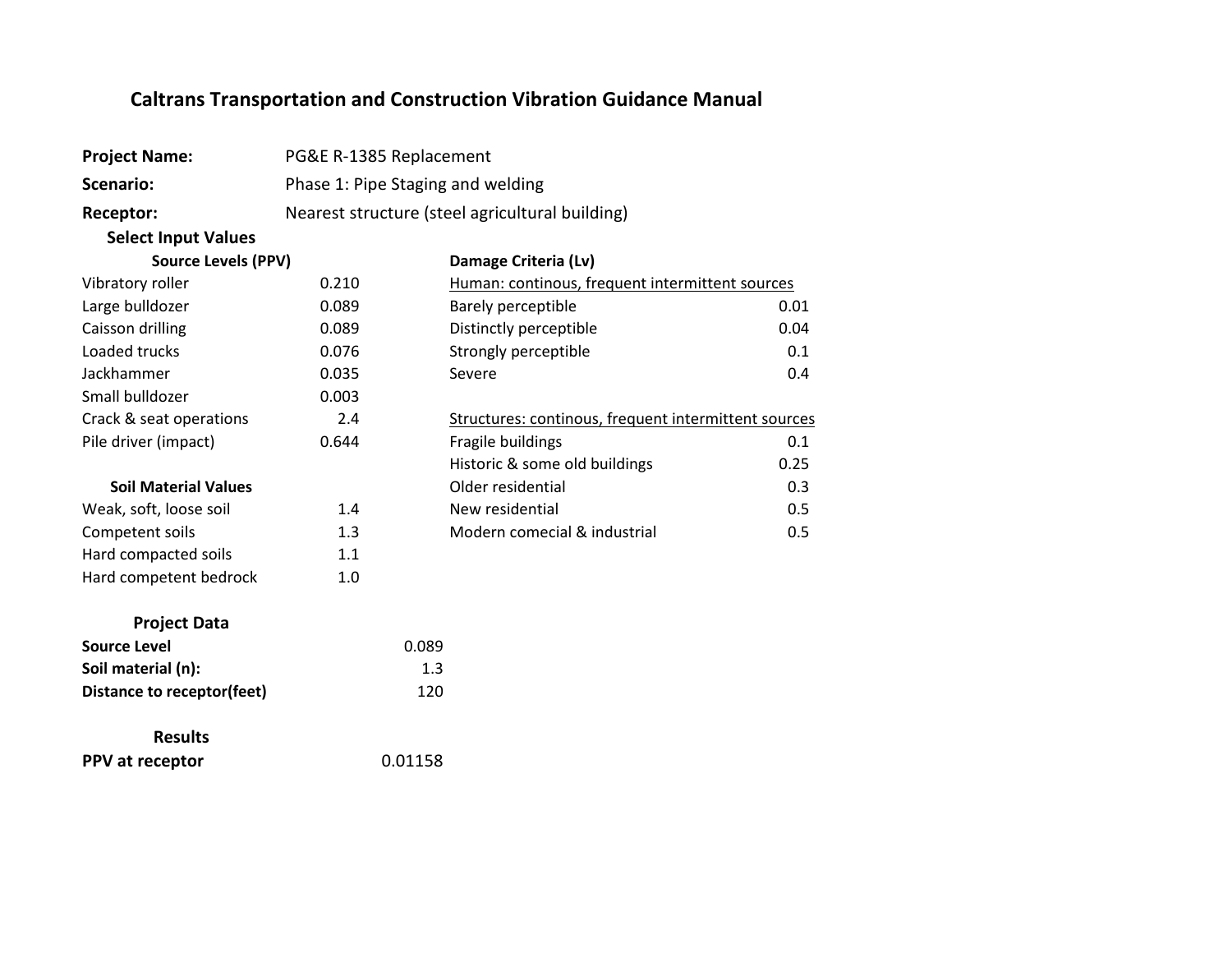| <b>Project Name:</b>              | PG&E R-1385 Replacement |                                                      |      |
|-----------------------------------|-------------------------|------------------------------------------------------|------|
| Scenario:                         |                         | Phase 2: East levee pipe removal                     |      |
| Receptor:                         |                         | Nearest structure (commercial building)              |      |
| <b>Select Input Values</b>        |                         |                                                      |      |
| <b>Source Levels (PPV)</b>        |                         | Damage Criteria (Lv)                                 |      |
| Vibratory roller                  | 0.210                   | Human: continous, frequent intermittent sources      |      |
| Large bulldozer                   | 0.089                   | Barely perceptible                                   | 0.01 |
| Caisson drilling                  | 0.089                   | Distinctly perceptible                               | 0.04 |
| Loaded trucks                     | 0.076                   | Strongly perceptible                                 | 0.1  |
| Jackhammer                        | 0.035                   | Severe                                               | 0.4  |
| Small bulldozer                   | 0.003                   |                                                      |      |
| Crack & seat operations           | 2.4                     | Structures: continous, frequent intermittent sources |      |
| Pile driver (impact)              | 0.644                   | Fragile buildings                                    | 0.1  |
|                                   |                         | Historic & some old buildings                        | 0.25 |
| <b>Soil Material Values</b>       |                         | Older residential                                    | 0.3  |
| Weak, soft, loose soil            | 1.4                     | New residential                                      | 0.5  |
| Competent soils                   | 1.3                     | Modern comecial & industrial                         | 0.5  |
| Hard compacted soils              | 1.1                     |                                                      |      |
| Hard competent bedrock            | 1.0                     |                                                      |      |
| <b>Project Data</b>               |                         |                                                      |      |
| <b>Source Level</b>               |                         | 0.089                                                |      |
| Soil material (n):                |                         | 1.3                                                  |      |
| <b>Distance to receptor(feet)</b> |                         | 380                                                  |      |
| <b>Results</b>                    |                         |                                                      |      |
| PPV at receptor                   |                         | 0.00259                                              |      |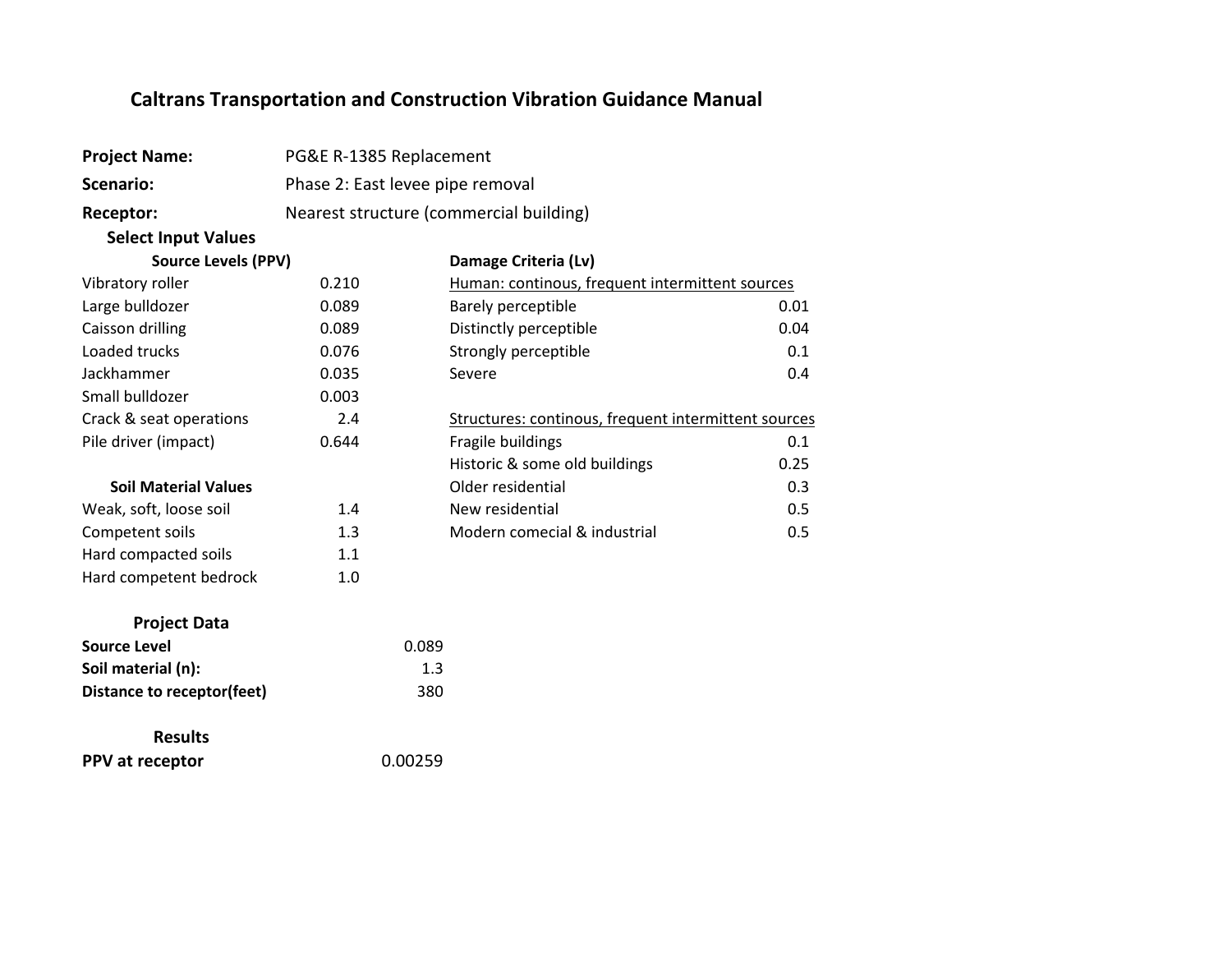| <b>Project Name:</b>        | PG&E R-1385 Replacement |                                                      |      |
|-----------------------------|-------------------------|------------------------------------------------------|------|
| <b>Scenario:</b>            |                         | Phase 2: West levee pipe removal                     |      |
| Receptor:                   |                         | Nearest structure (steel agricultural building)      |      |
| <b>Select Input Values</b>  |                         |                                                      |      |
| <b>Source Levels (PPV)</b>  |                         | Damage Criteria (Lv)                                 |      |
| Vibratory roller            | 0.210                   | Human: continous, frequent intermittent sources      |      |
| Large bulldozer             | 0.089                   | Barely perceptible                                   | 0.01 |
| Caisson drilling            | 0.089                   | Distinctly perceptible                               | 0.04 |
| Loaded trucks               | 0.076                   | Strongly perceptible                                 | 0.1  |
| Jackhammer                  | 0.035                   | Severe                                               | 0.4  |
| Small bulldozer             | 0.003                   |                                                      |      |
| Crack & seat operations     | 2.4                     | Structures: continous, frequent intermittent sources |      |
| Pile driver (impact)        | 0.644                   | Fragile buildings                                    | 0.1  |
|                             |                         | Historic & some old buildings                        | 0.25 |
| <b>Soil Material Values</b> |                         | Older residential                                    | 0.3  |
| Weak, soft, loose soil      | 1.4                     | New residential                                      | 0.5  |
| Competent soils             | 1.3                     | Modern comecial & industrial                         | 0.5  |
| Hard compacted soils        | 1.1                     |                                                      |      |
| Hard competent bedrock      | 1.0                     |                                                      |      |
| <b>Project Data</b>         |                         |                                                      |      |
| <b>Source Level</b>         |                         | 0.089                                                |      |
| Soil material (n):          |                         | 1.3                                                  |      |
| Distance to receptor(feet)  |                         | 400                                                  |      |
| <b>Results</b>              |                         |                                                      |      |
| PPV at receptor             |                         | 0.00242                                              |      |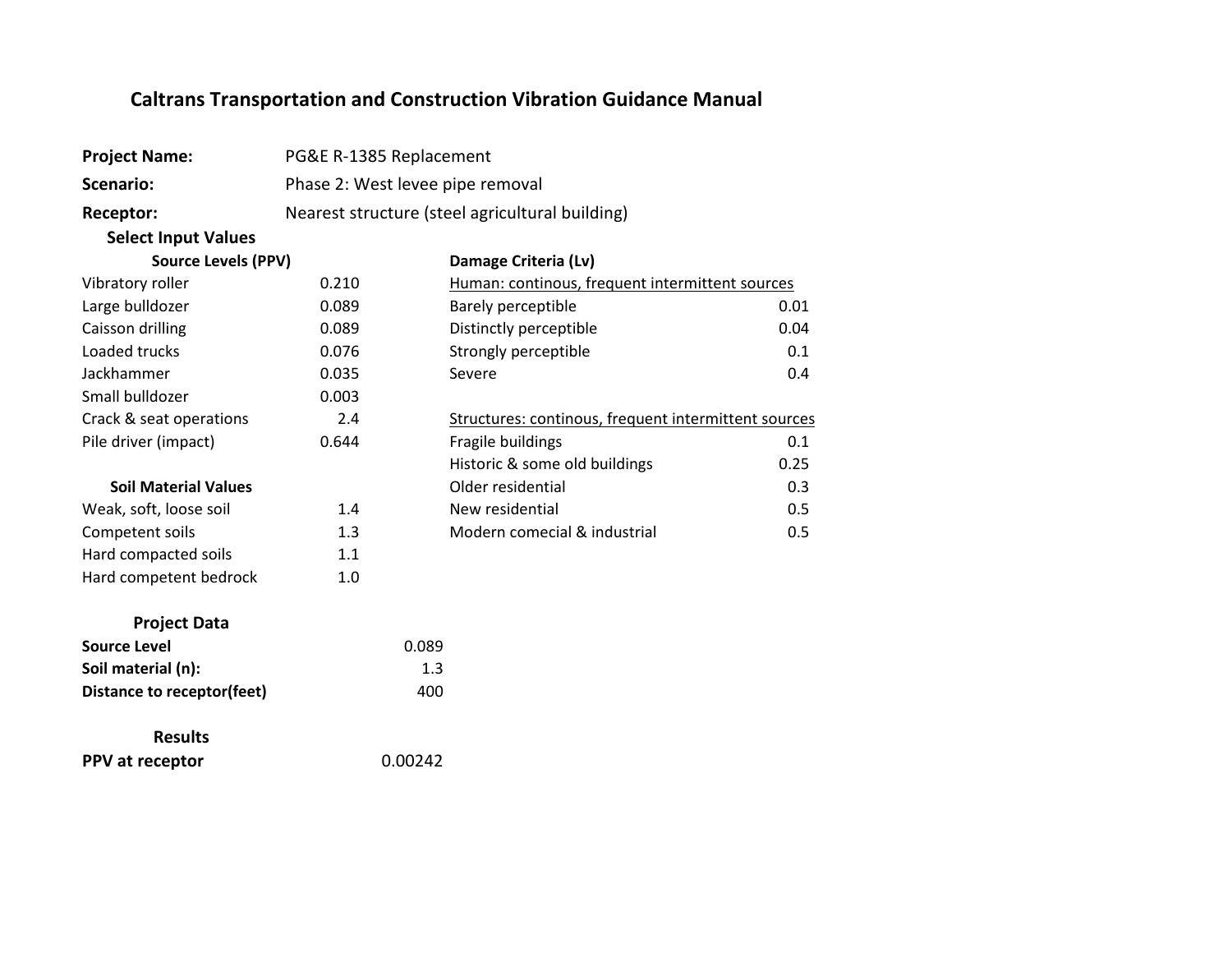| Report date:      |  | 02/14/2022  |
|-------------------|--|-------------|
| Case Description: |  | HDD at East |

HDD at East Work Area

\*\*\*\* Receptor #1 \*\*\*\*

|                 |             |         | Baselines (dBA) |       |
|-----------------|-------------|---------|-----------------|-------|
| Description     | Land Use    | Davtime | Evening         | Night |
|                 |             |         |                 |       |
| 1371 3rd Street | Residential | 55.0    | 55.0            | 50.0  |

 Equipment ---------

| Description                  | Impact<br>Device | Usage<br>(응) | Spec<br>Lmax<br>(dBA) | Actual<br>Lmax<br>(dBA) | Receptor<br>Distance<br>(feet) | Estimated<br>Shielding<br>(dBA) |
|------------------------------|------------------|--------------|-----------------------|-------------------------|--------------------------------|---------------------------------|
|                              |                  |              |                       |                         |                                |                                 |
| HDD rig                      | No               | 95           |                       | 82.0                    | 400.0                          | 0.0                             |
| Pumps                        | No               | 50           |                       | 80.9                    | 350.0                          | 0.0                             |
| Front End Loader             | No               | 40           |                       | 79.1                    | 200.0                          | 0.0                             |
| Compressor (air)             | No               | 40           |                       | 77.7                    | 300.0                          | 0.0                             |
| Vacuum Excavator (Vac-truck) | No               | 40           |                       | 85.3                    | 200.0                          | 0.0                             |

|                              |                  |      |      |     | Noise Limits (dBA) |     |       |     |      |     | Noise Limit Exceedance (dBA) |     |       |     |
|------------------------------|------------------|------|------|-----|--------------------|-----|-------|-----|------|-----|------------------------------|-----|-------|-----|
|                              | Calculated (dBA) |      | Dav  |     | Evening            |     | Night |     | Day  |     | Evening                      |     | Night |     |
| Equipment                    | Lmax             | Lea  | Lmax | Lea | Lmax               | Lea | Lmax  | Lea | Lmax | Leq | Lmax                         | Lea | Lmax  | Leq |
| HDD rig                      | 63.9             | 63.7 | N/A  | N/A | N/A                | N/A | N/A   | N/A | N/A  | N/A | N/A                          | N/A | N/A   | N/A |
| Pumps                        | 64.0             | 61.0 | N/A  | N/A | N/A                | N/A | N/A   | N/A | N/A  | N/A | N/A                          | N/A | N/A   | N/A |
| Front End Loader             | 67.1             | 63.1 | N/A  | N/A | N/A                | N/A | N/A   | N/A | N/A  | N/A | N/A                          | N/A | N/A   | N/A |
| Compressor (air)             | 62.1             | 58.1 | N/A  | N/A | N/A                | N/A | N/A   | N/A | N/A  | N/A | N/A                          | N/A | N/A   | N/A |
| Vacuum Excavator (Vac-truck) | 73.3             | 69.3 | N/A  | N/A | N/A                | N/A | N/A   | N/A | N/A  | N/A | N/A                          | N/A | N/A   | N/A |
| Total                        | 73.3             | 71.1 | N/A  | N/A | N/A                | N/A | N/A   | N/A | N/A  | N/A | N/A                          | N/A | N/A   | N/A |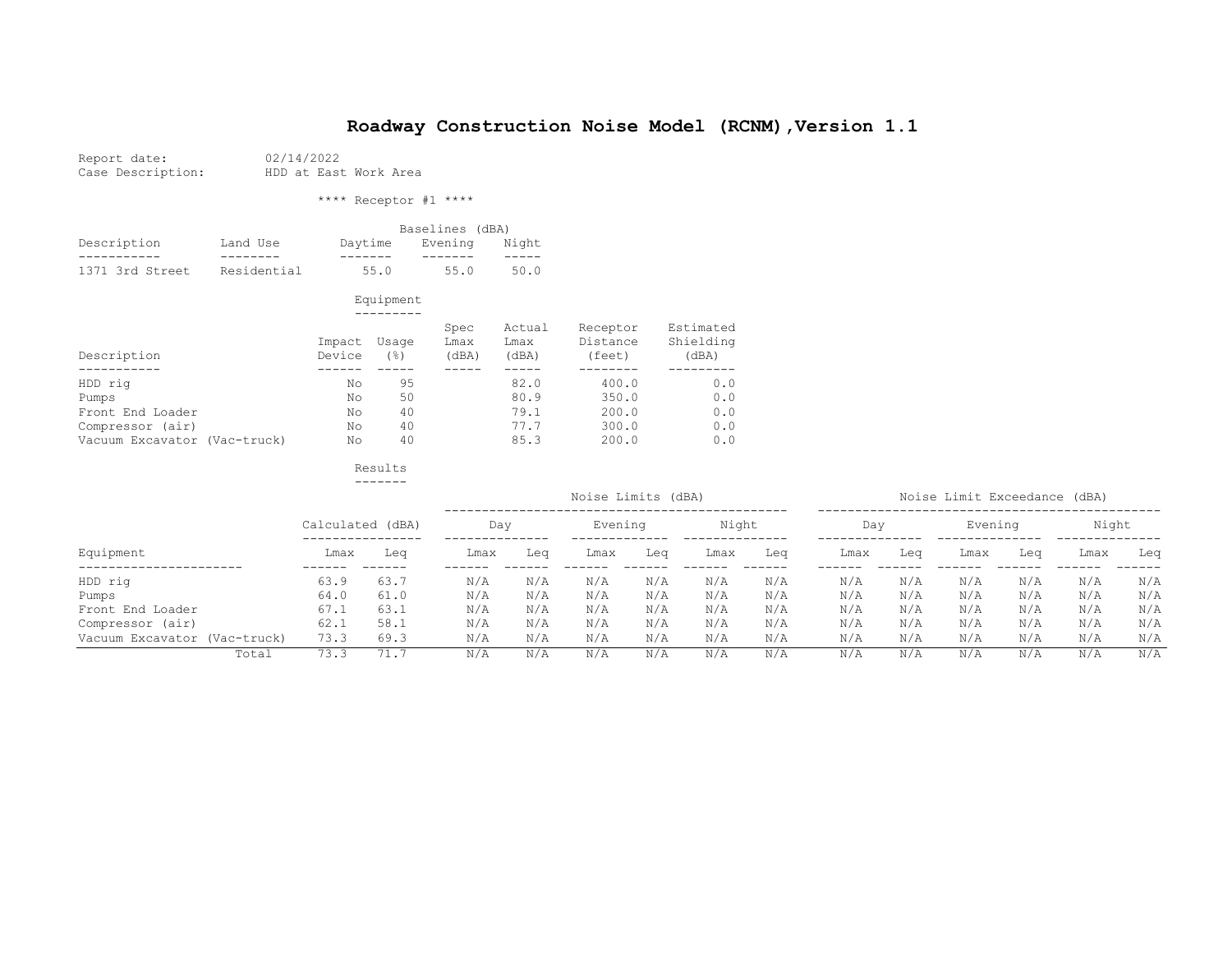| Report date:                 |
|------------------------------|
| $O2 < 0 < 0 < 0 < 1 < 1 < 1$ |

02/14/2022 Case Description: HDD at West Work Area

\*\*\*\* Receptor #1 \*\*\*\*

|                         |             | Baselines (dBA) |         |       |
|-------------------------|-------------|-----------------|---------|-------|
| Description             | Land Use    | Davtime         | Evenina | Niaht |
|                         |             |                 |         |       |
| Alameda Court residence | Residential | 60. Q           | 55.0    | 50.0  |

 Equipment ---------

| Description                              | Impact<br>Device | Usage<br>' 응 ) | Spec<br>Lmax<br>(dBA) | Actual<br>Lmax<br>(dBA) | Receptor<br>Distance<br>(feet) | Estimated<br>Shielding<br>(dBA) |
|------------------------------------------|------------------|----------------|-----------------------|-------------------------|--------------------------------|---------------------------------|
| Dozer                                    | Νo               | 40<br>40       |                       | 81.7<br>81.7            | 200.0<br>500.0                 | 0.0<br>0.0                      |
| Dozer<br>Welder /<br>Torch               | Νo<br>No         | 40             |                       | 74.0                    | 250.0                          | 0.0                             |
| Torch<br>Welder /<br>Compressor<br>(air) | Nο<br>Νo         | 40<br>40       |                       | 74.0<br>77.7            | 550.0<br>250.0                 | 0.0<br>0.0                      |

|                   |                  |      | Noise Limits (dBA) |     |         |     |       |     | Noise Limit Exceedance (dBA) |     |         |     |       |     |
|-------------------|------------------|------|--------------------|-----|---------|-----|-------|-----|------------------------------|-----|---------|-----|-------|-----|
|                   | Calculated (dBA) |      | Day                |     | Evening |     | Night |     | Day                          |     | Evening |     | Night |     |
| Equipment         | Lmax             | Lea  | Lmax               | Lea | Lmax    | Lea | Lmax  | Lea | Lmax                         | Lea | Lmax    | Lea | Lmax  | Leq |
| Dozer             | 69.6             | 65.6 | N/A                | N/A | N/A     | N/A | N/A   | N/A | N/A                          | N/A | N/A     | N/A | N/A   | N/A |
| Dozer             | 61.7             | 57.7 | N/A                | N/A | N/A     | N/A | N/A   | N/A | N/A                          | N/A | N/A     | N/A | N/A   | N/A |
| Welder /<br>Torch | 60.0             | 56.0 | N/A                | N/A | N/A     | N/A | N/A   | N/A | N/A                          | N/A | N/A     | N/A | N/A   | N/A |
| Welder /<br>Torch | 53.2             | 49.2 | N/A                | N/A | N/A     | N/A | N/A   | N/A | N/A                          | N/A | N/A     | N/A | N/A   | N/A |
| Compressor (air)  | 63.7             | 59.7 | N/A                | N/A | N/A     | N/A | N/A   | N/A | N/A                          | N/A | N/A     | N/A | N/A   | N/A |
| Total             | 69.6             | 67.5 | N/A                | N/A | N/A     | N/A | N/A   | N/A | N/A                          | N/A | N/A     | N/A | N/A   | N/A |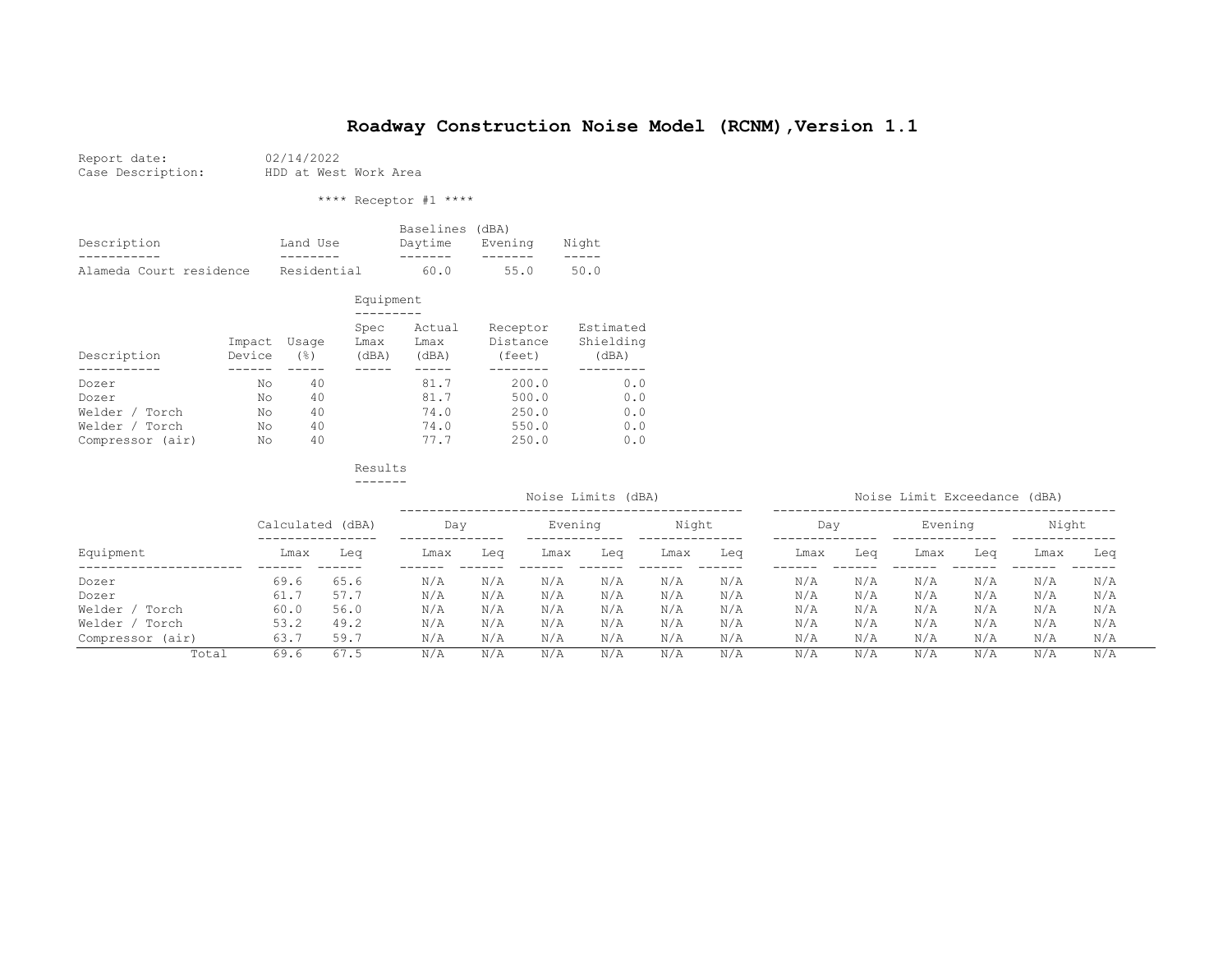#### \*\*\*\* Receptor #2 \*\*\*\*

|                                                                                          |                            |                            | Baselines (dBA)       |                                      |                                                |                                 |
|------------------------------------------------------------------------------------------|----------------------------|----------------------------|-----------------------|--------------------------------------|------------------------------------------------|---------------------------------|
| Description                                                                              | Land Use                   | Daytime                    | Evening               |                                      | Night                                          |                                 |
| Meridian Elem School                                                                     | Commercial                 | 55.0                       | 55.0                  |                                      | 50.0                                           |                                 |
|                                                                                          |                            | Equipment                  |                       |                                      |                                                |                                 |
| Description                                                                              | Impact<br>Device           | Usage<br>$($ $\hat{ }$ $)$ | Spec<br>Lmax<br>(dBA) | Actual<br>Lmax<br>(dBA)              | Receptor<br>Distance<br>(feet)                 | Estimated<br>Shielding<br>(dBA) |
| HDD rig<br>Pumps<br>Front End Loader<br>Compressor (air)<br>Vacuum Excavator (Vac-truck) | No<br>No<br>No<br>No<br>No | 95<br>50<br>40<br>40<br>40 |                       | 82.0<br>80.9<br>79.1<br>77.7<br>85.3 | 2450.0<br>2400.0<br>2350.0<br>2350.0<br>2300.0 | 0.0<br>0.0<br>0.0<br>0.0<br>0.0 |

Results<br>-------

-------

Noise Limits (dBA) Noise Limit Exceedance (dBA)

|                              |      | Calculated (dBA) | Day  |     | Evening |     | Night |     | Day  |     | Evening |     | Night |     |
|------------------------------|------|------------------|------|-----|---------|-----|-------|-----|------|-----|---------|-----|-------|-----|
| Equipment                    | Lmax | Lea              | Lmax | Lea | Lmax    | Lea | Lmax  | Lea | Lmax | Lea | Lmax    | Lea | Lmax  | Leq |
| HDD rig                      | 48.2 | 48.0             | N/A  | N/A | N/A     | N/A | N/A   | N/A | N/A  | N/A | N/A     | N/A | N/A   | N/A |
| Pumps                        | 47.3 | 44.3             | N/A  | N/A | N/A     | N/A | N/A   | N/A | N/A  | N/A | N/A     | N/A | N/A   | N/A |
| Front End Loader             | 45.7 | 41.7             | N/A  | N/A | N/A     | N/A | N/A   | N/A | N/A  | N/A | N/A     | N/A | N/A   | N/A |
| Compressor (air)             | 44.2 | 40.2             | N/A  | N/A | N/A     | N/A | N/A   | N/A | N/A  | N/A | N/A     | N/A | N/A   | N/A |
| Vacuum Excavator (Vac-truck) | 52.0 | 48.1             | N/A  | N/A | N/A     | N/A | N/A   | N/A | N/A  | N/A | N/A     | N/A | N/A   | N/A |
| Total                        | 52.0 | 52.5             | N/A  | N/A | N/A     | N/A | N/A   | N/A | N/A  | N/A | N/A     | N/A | N/A   | N/A |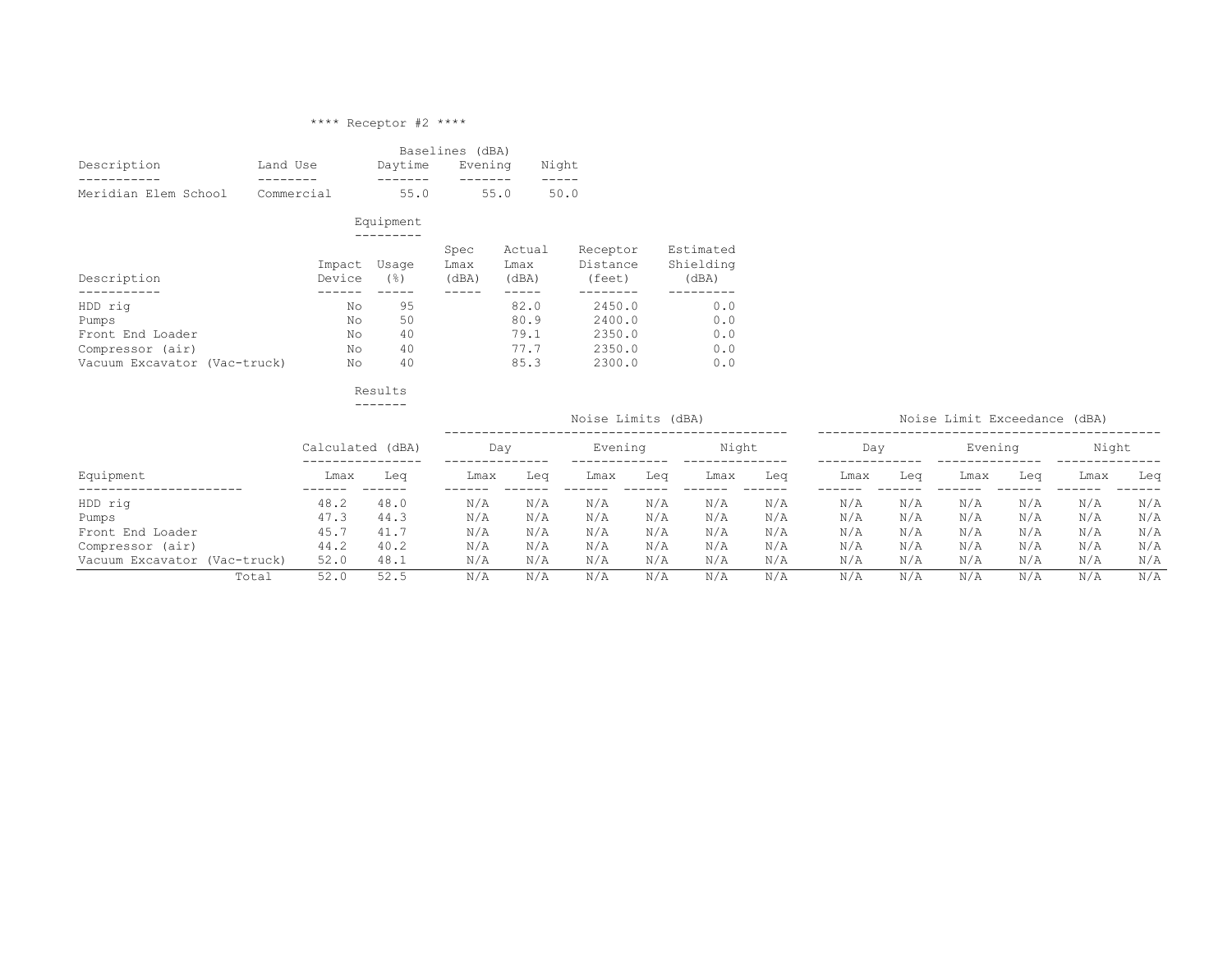| Report date:      | 02/14/2022                 |  |  |  |  |  |  |  |
|-------------------|----------------------------|--|--|--|--|--|--|--|
| Case Description: | Meridian Road pipe removal |  |  |  |  |  |  |  |

\*\*\*\* Receptor #1 \*\*\*\*

|                 |             |         | Baselines (dBA) |       |
|-----------------|-------------|---------|-----------------|-------|
| Description     | Land Use    | Daytime | Evenina         | Night |
|                 |             |         |                 |       |
| 1371 3rd Street | Residential | 55.0    | 55.0            | 50.0  |

|                               |                  |              | Equipment             |                         |                                |                                 |
|-------------------------------|------------------|--------------|-----------------------|-------------------------|--------------------------------|---------------------------------|
|                               |                  |              |                       |                         |                                |                                 |
| Description                   | Impact<br>Device | Usage<br>(응) | Spec<br>Lmax<br>(dBA) | Actual<br>Lmax<br>(dBA) | Receptor<br>Distance<br>(feet) | Estimated<br>Shielding<br>(dBA) |
|                               |                  |              |                       |                         |                                |                                 |
| Excavator<br>Front End Loader | Νo<br>No         | 40<br>40     |                       | 80.7<br>79.1            | 550.0<br>600.0                 | 0.0<br>0.0                      |

|                  |                  |      | Noise Limit Exceedance (dBA) |     |         |     |       |     |      |     |         |     |       |     |
|------------------|------------------|------|------------------------------|-----|---------|-----|-------|-----|------|-----|---------|-----|-------|-----|
|                  | Calculated (dBA) |      | Day                          |     | Evening |     | Night |     | Day  |     | Evening |     | Night |     |
| Equipment        | Lmax             | Lea  | Lmax                         | Lea | Lmax    | Lea | Lmax  | Lea | Lmax | Lea | Lmax    | Lea | Lmax  | Lea |
| Excavator        | 59.9             | 55.9 | N/A                          | N/A | N/A     | N/A | N/A   | N/A | N/A  | N/A | N/A     | N/A | N/A   | N/A |
| Front End Loader | 57.5             | 53.5 | N/A                          | N/A | N/A     | N/A | N/A   | N/A | N/A  | N/A | N/A     | N/A | N/A   | N/A |
| Total            | 59.9             | 57.9 | N/A                          | N/A | N/A     | N/A | N/A   | N/A | N/A  | N/A | N/A     | N/A | N/A   | N/A |